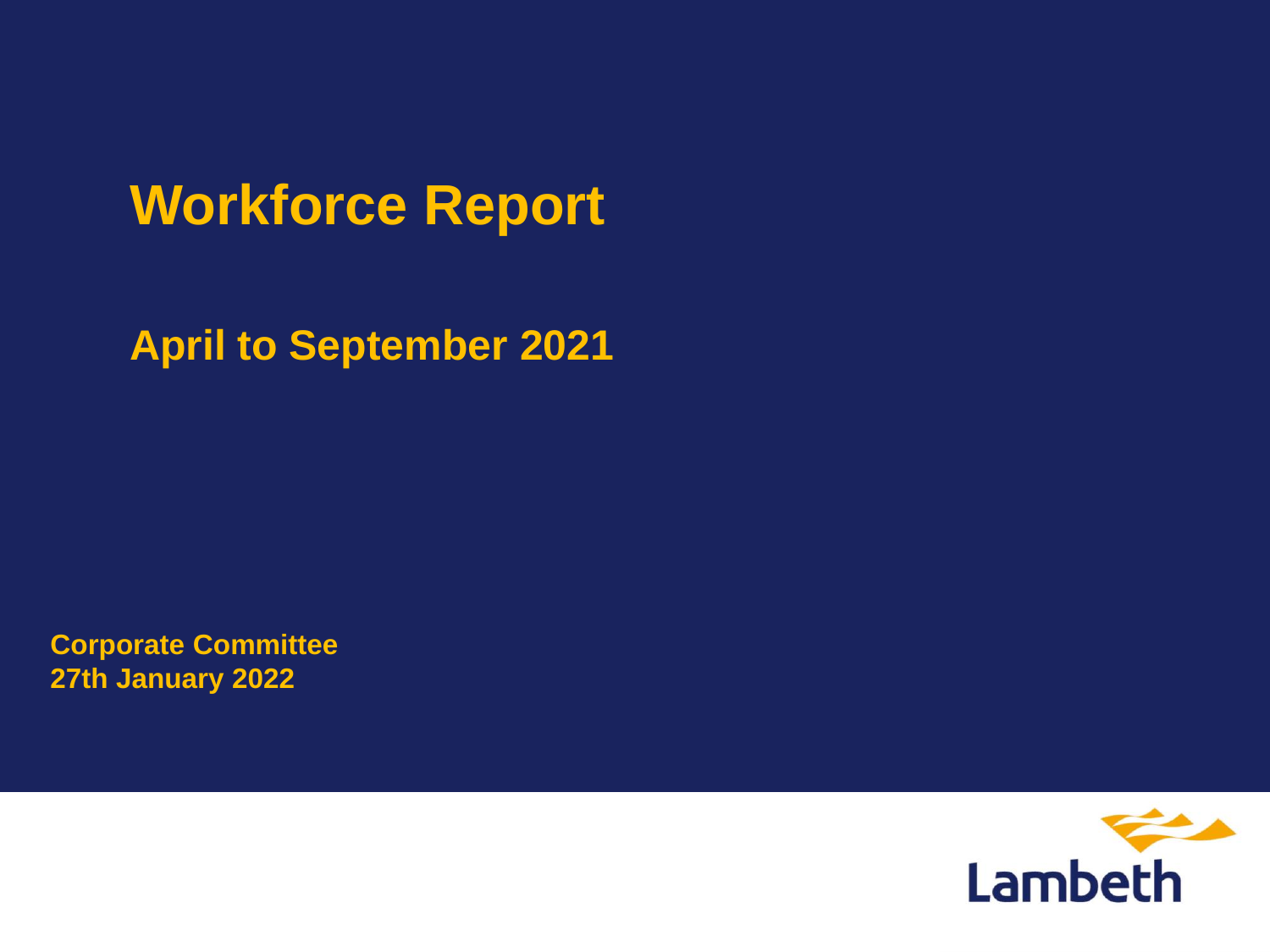# **Workforce Report for April to September**

Our Workforce Transformation plan has guided our key workforce indicators detailed below. We track them over time to give a snapshot of our workforce at Lambeth. These indicators inform us of where there are issues and opportunities as we start developing our new OD Strategy. They are categorised by our three existing Workforce Transformation goals:



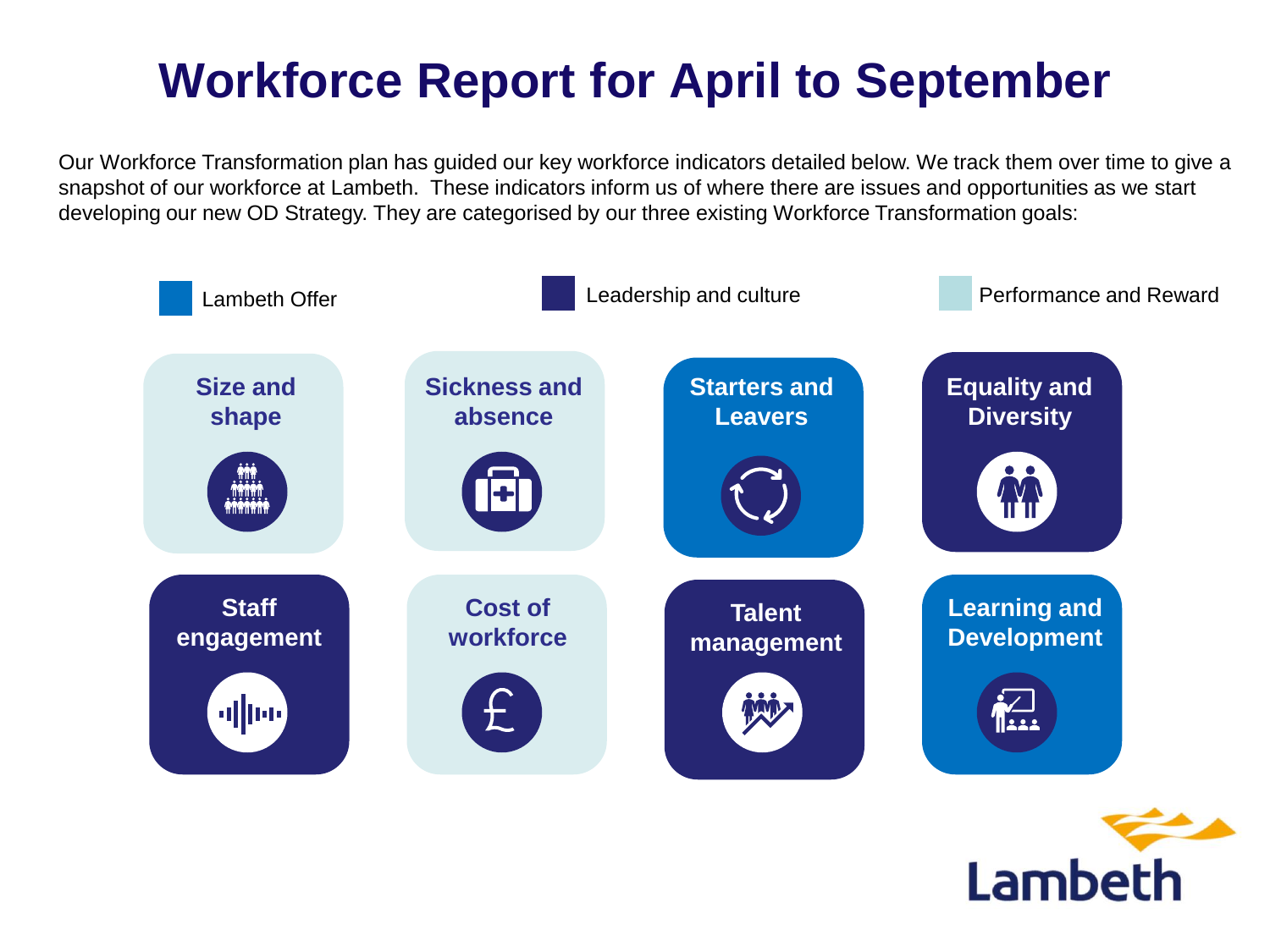# **Workforce - Employees**

**Our establishment continues to increase since March 21, and our middle officer grades continue to have the highest headcount.**

- Each pay band grouping has seen an increase in headcount with the exception of Scale 1-6
- The shape of each directorate and division will vary from this according to staffing and skills requirements which is why the organisation is not a typical pyramid formation

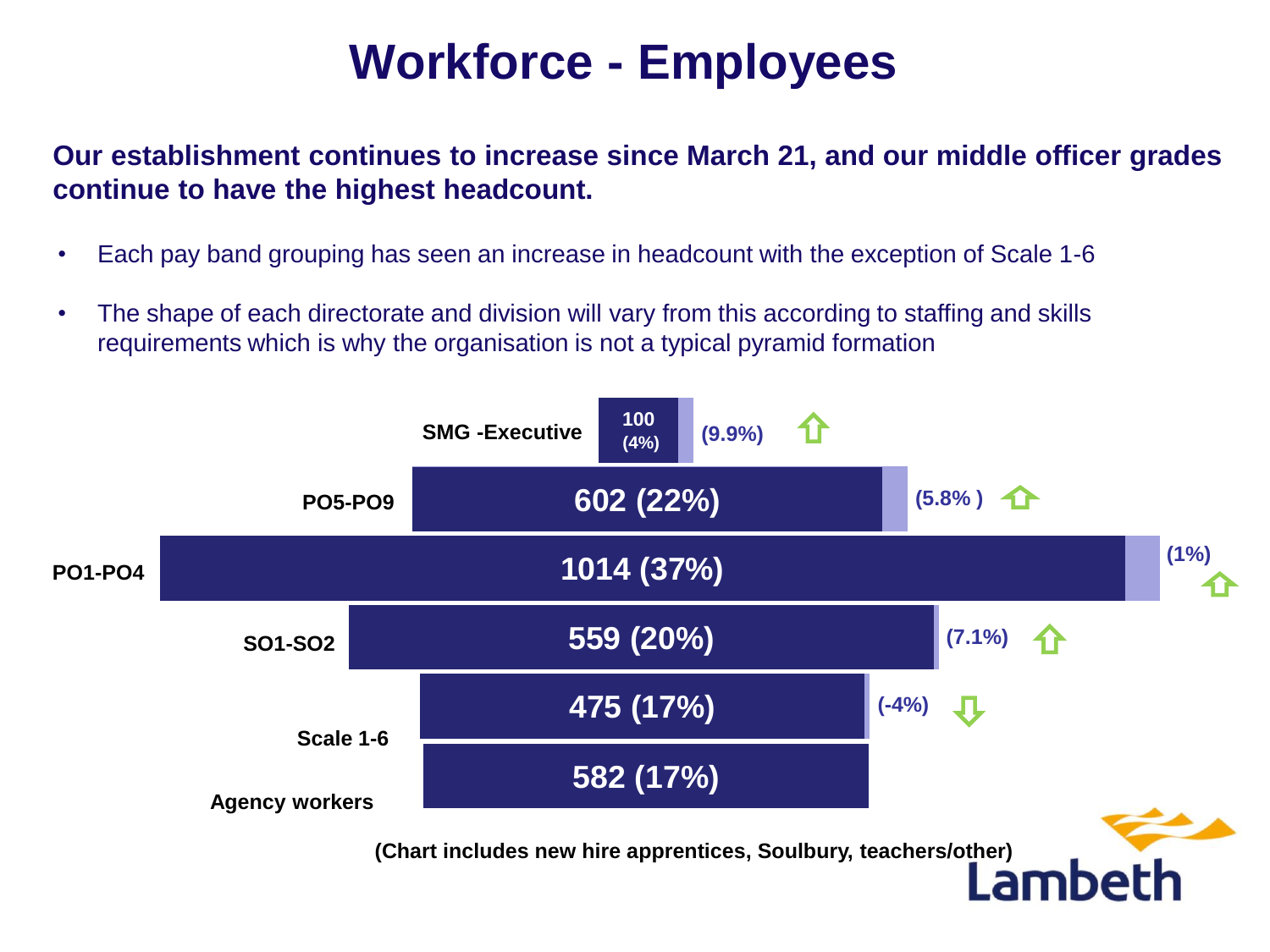## **Workforce increases as a result of planned resources and Covid support**

| Permanent and fixed-term staff<br>at 30 Sept | Permanent and fixed-term staff<br>at 30 Sept  | Staff working part time at 30<br>sept                                      |
|----------------------------------------------|-----------------------------------------------|----------------------------------------------------------------------------|
| 2750 Headcount                               | 2633 FTE                                      | 276 Headcount                                                              |
| an increase of 2.6% from<br>March 2021       | an increase of 2.6% from<br><b>March 2021</b> |                                                                            |
|                                              |                                               |                                                                            |
| Agency workers at 30 Sept                    | Agency workers at 30 Sept                     | Agency workers at 30 Sept                                                  |
| 582 Headcount                                | 492 FTE                                       | Representing <sup>1</sup> 7 <sup>0</sup> %<br>of total workforce headcount |

Down from 605 since March 21

Lambeth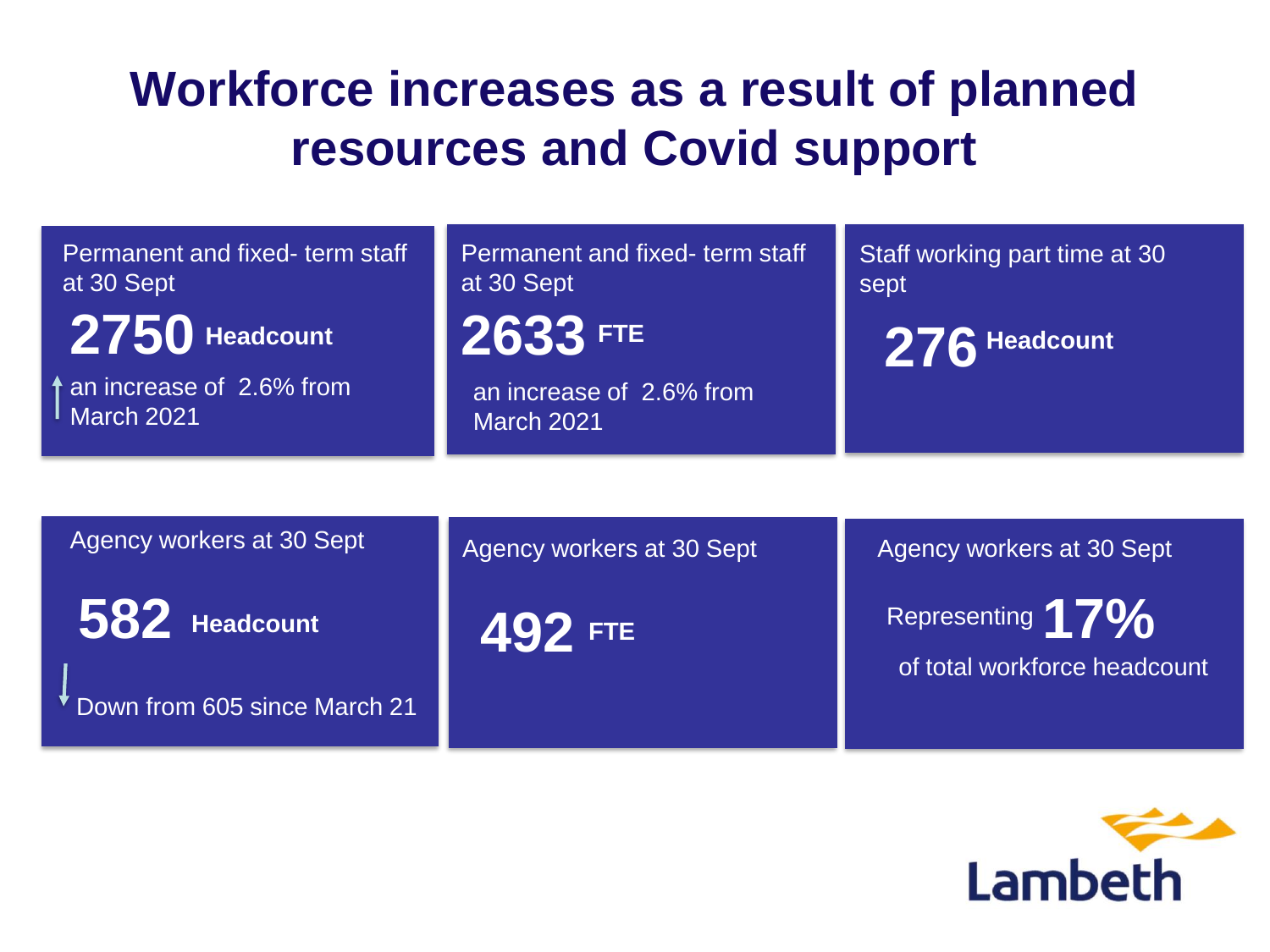### **Protected Characteristics Data**

### **Some increase on equality information**

|                                                  | <b>Lambeth</b><br><b>Council</b><br><b>Mar 21</b> | <b>Lambeth</b><br><b>Council</b><br>Sept 21 | Didn't<br>disclose | <b>London Councils</b><br>(Median) Mar 21 |
|--------------------------------------------------|---------------------------------------------------|---------------------------------------------|--------------------|-------------------------------------------|
| <b>AGE</b>                                       | 46.7                                              | 46.8                                        |                    | 47                                        |
| <b>DISABILITY</b>                                | 9.6%                                              | 10%                                         | 44%                | 5%                                        |
| <b>BLACK, ASIAN &amp;</b><br><b>MULTI ETHNIC</b> | 59%                                               | 60%                                         | 9%                 | 46%                                       |
| <b>FEMALE</b>                                    | 60%                                               | 60%                                         |                    | 61%                                       |
| $LGB+$                                           | 8.0%                                              | 8.0%                                        | 47%                | $\equiv$                                  |

**This tells us..** We have progressed slightly on sharing information relating to disability and Black Asian and multi ethnic but there is still more to be done

**Draft and multi-ethnic b**<br>communications enco Bi-annual communications encouraging staff to share information has been implemented as of March 2020.



 $\Longleftrightarrow$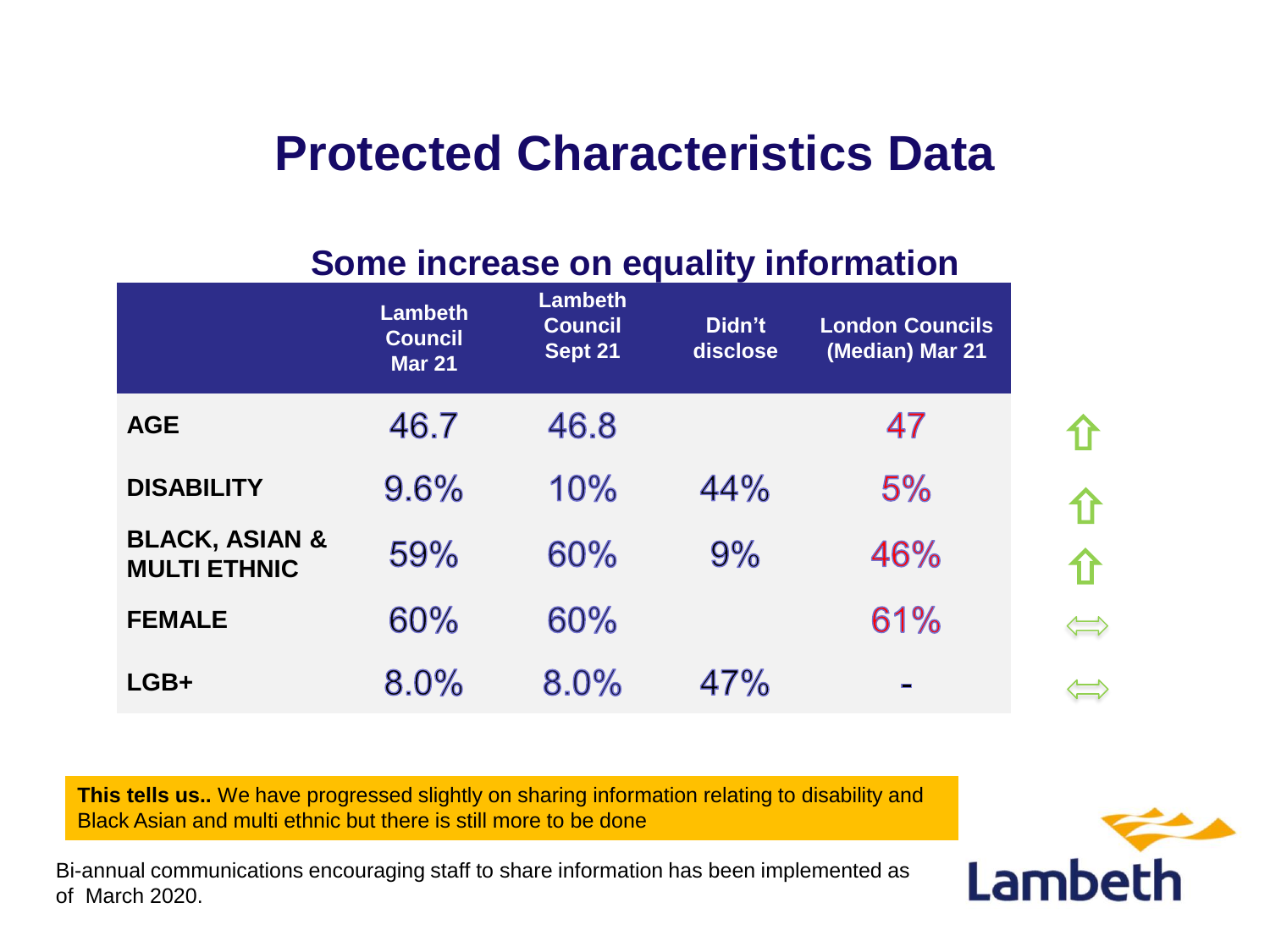### **Our Top 5% Earners**

### **Difficult to monitor progress on disability when 46% and 7% ethnicity did not disclose.**

|                                                            | <b>Lambeth</b><br><b>Council</b><br><b>Mar 21</b> | <b>Lambeth</b><br><b>Council</b><br>Sept 21 | Did not<br>disclose<br>Sept 21 | <b>Target</b> |                   | <b>London</b><br><b>Councils</b><br><b>Mar 21</b> |
|------------------------------------------------------------|---------------------------------------------------|---------------------------------------------|--------------------------------|---------------|-------------------|---------------------------------------------------|
| <b>BLACK, ASIAN</b><br><b>&amp; MULTI</b><br><b>ETHNIC</b> | 33.6                                              | 35.9%                                       | 7%                             | 39%           | <b>1)</b>         | 19%                                               |
| <b>DISABILITY</b>                                          | 1.3%                                              | 1.3%                                        | 46%                            | 3%            | $\Leftrightarrow$ | 4%                                                |
| <b>FEMALE</b>                                              | 43.8%                                             | 42.8%                                       |                                | 50%           |                   | 50%                                               |

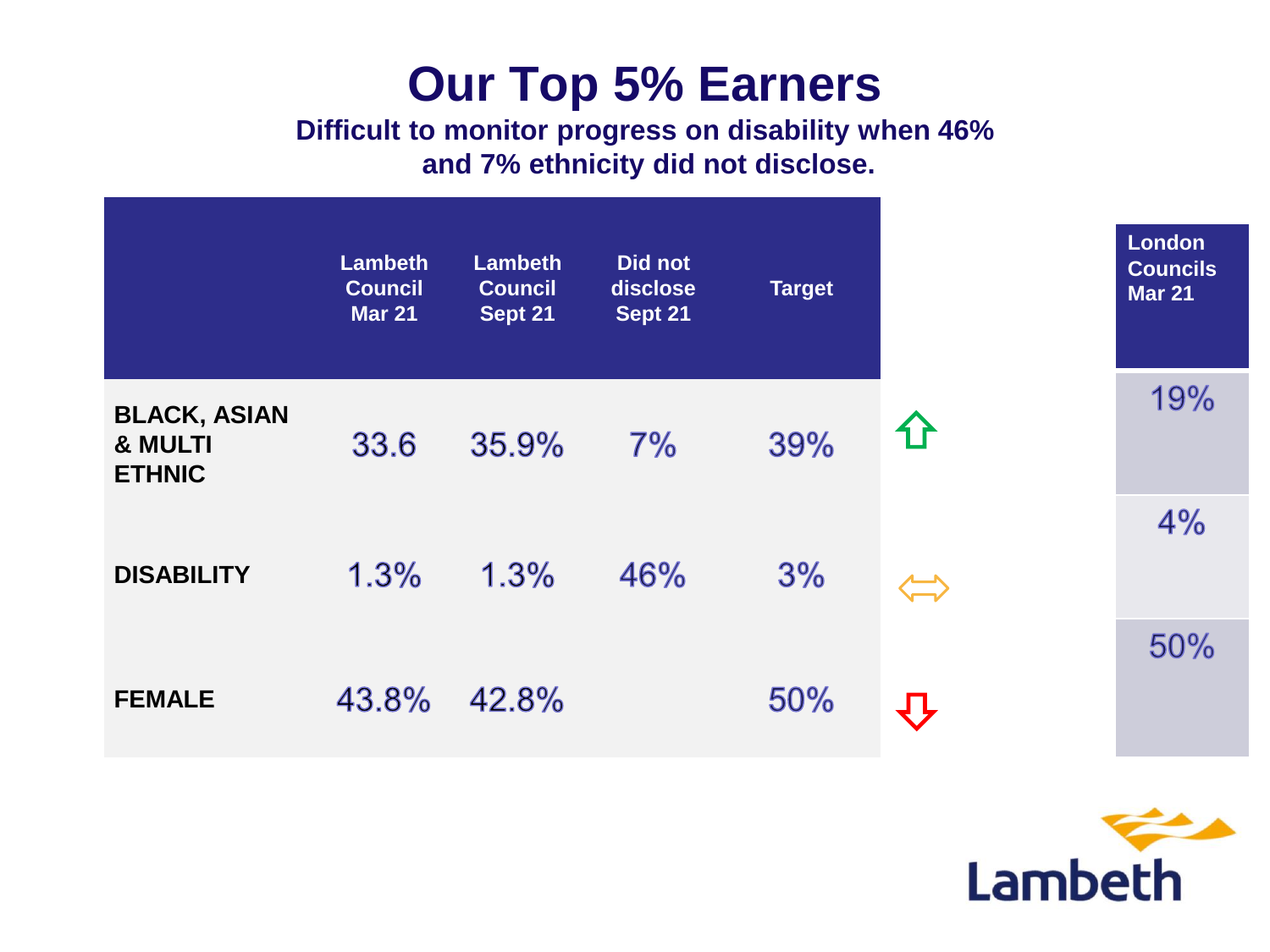# **Key Findings: Headlines KPI & Statistics**



**33.6% of our top earners staff are from** Black, Asian or multi-ethnic backgrounds.

**An increase of 2.3% compared to March 2021.**

We are developing our internal talent programmes to increase progression particularly at grades PO6 and above in recognition of the fact that we need to address representation in particular grades and professions. We will know that we are making improvements in this area when our staff can report improved lived experience as well as when the data tells us we have met our targets of 39%.



#### **Our average age is at 46.8.**

#### **An increase of 0.1% from March 21**

The under 35 age group represent 20% of our workforce which is no change since March 21

the low levels of under 35s.<br> **Dragger** We are amongst the London Boroughs with the lowest age profile. Our EDI plans and our OD strategy intend to address



#### **10% of staff shared their disability information.**

**An increase of 0.4% compared to March 2021**.

Whilst we have increased disclosure overall, there has been no increase in disclosed disability amongst our top **5% earners** who remain at **1.3%** unlikely to improve on top **5% earners**. We are talking to staff groups about potential barriers.



**Our average sickness is 9.0 FTE days lost in 12 months.** 

#### **An increase of 1.8 FTE compared to March**

**2021.** Throughout 2020 we reported below our target of 8.5. Stress, depression & mental health continue to be the highest reported reason for absence. This may be related to the impact of the pandemic. Although it has gone up and down in the last 2 years. We are therefore now reporting sickness on a weekly basis to see how patterns and trends progress.<br> **Amhath**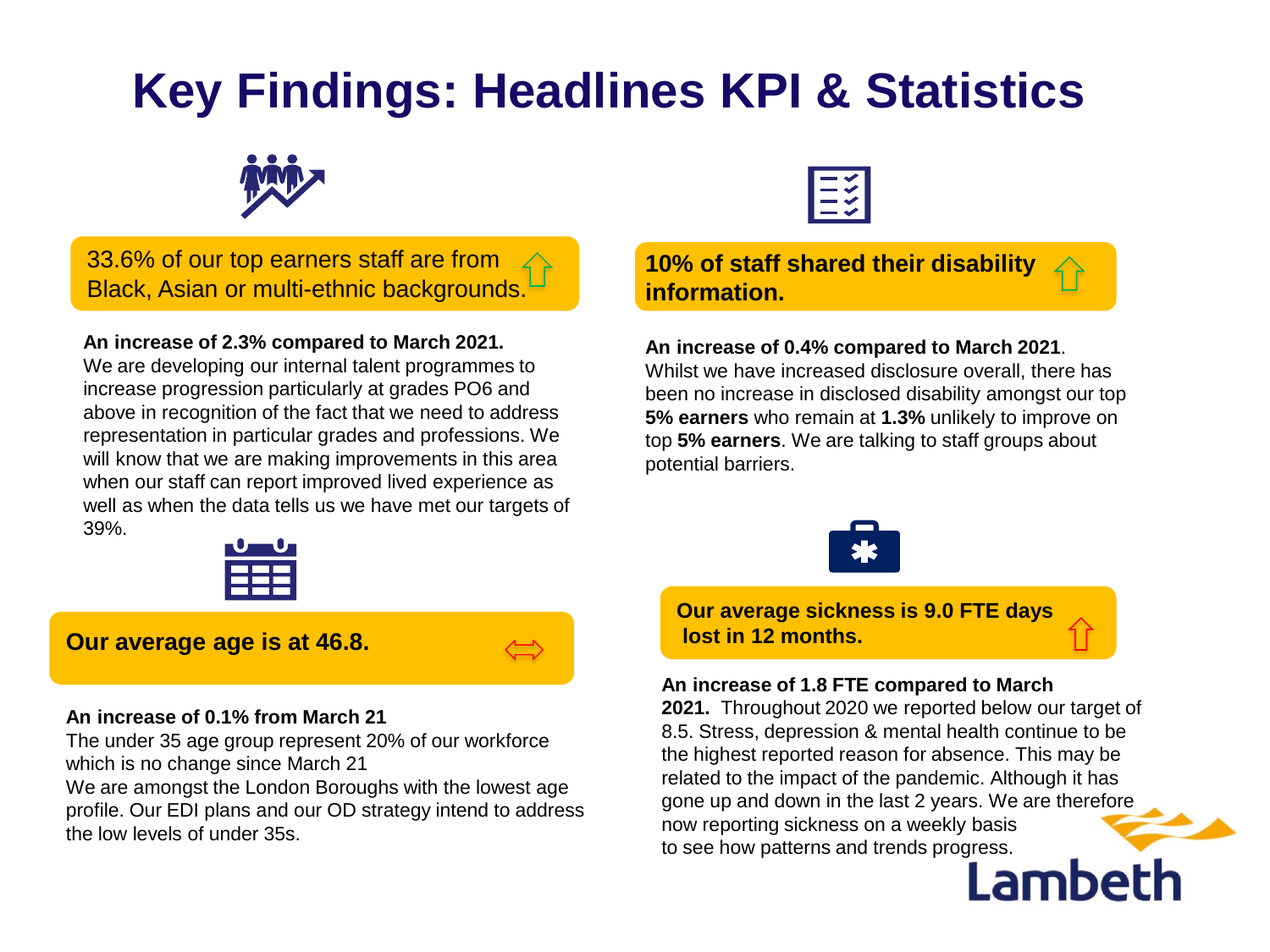### **Findings: Internal/external moves**



**Candidates offered jobs after interview at Candidates offered jobs after interview at PO6 & above: 41% Black, Asian, & multi-PO6 & above: 41% Black, Asian, & multiethnic and 59% White. ethnic and 59% White**

Across all grades 57% of candidates offered jobs are from Black, Asian & multi ethnic and 43% White. 18% of candidates offered jobs did not disclose their ethnicity.



#### **Internal progression into higher grades Internal progression into higher grades**

#### **Women are more successful with progressing into**

.

tersectionality with othe<br>n our focus on growing<br>prk to date to increase ca **higher grades**. Of all the grades 33% of PO6 & above positions were women compared with men at 32%. Of all grades 24% Black, Asian & minority ethnic staff groups and 43% white staff were success in PO6 & above. We will measure intersectionality with other equalities groups. We will maintain our focus on growing our talents and continue build on work to date to increase career progression opportunities.



**New starters at PO6 & above: 17% Black, New starters at PO6 & above: 17% Black, Asian & multi-ethnic,19% white, 18% Asian & multi-ethnic,19% white, 18% women and 18% men. women and 18% men.**

Across all grades 57% new starters are from Black, Asian & multi-ethnic compare to White new starters, and 55% women compare to men. Of all grades new starters, 7% didn't disclose their ethnicity. The PO6 and above figure for Black, Asian, & multi ethnic is compared all Black, Asian & multi ethnic new starters only. Same methodology used for White starters, women and men.



#### **Annual turnover is 7% and retention rate Annual turnover is 7% and retention rate is 91%\* is 91%\***

#### **Turnover has increased by 1% from March 21**.

Of leavers, 55% are women and 45% are men. 45% were Black, Asian, & Multi-Ethnic and 55% were White staff. This is similar to the 12 months up to March 21 which reported comparatively more women and white staff leaving. **Lambeth** 

\*Annual turnover is based on voluntary leavers. % of leavers is based on all voluntary and involuntary leavers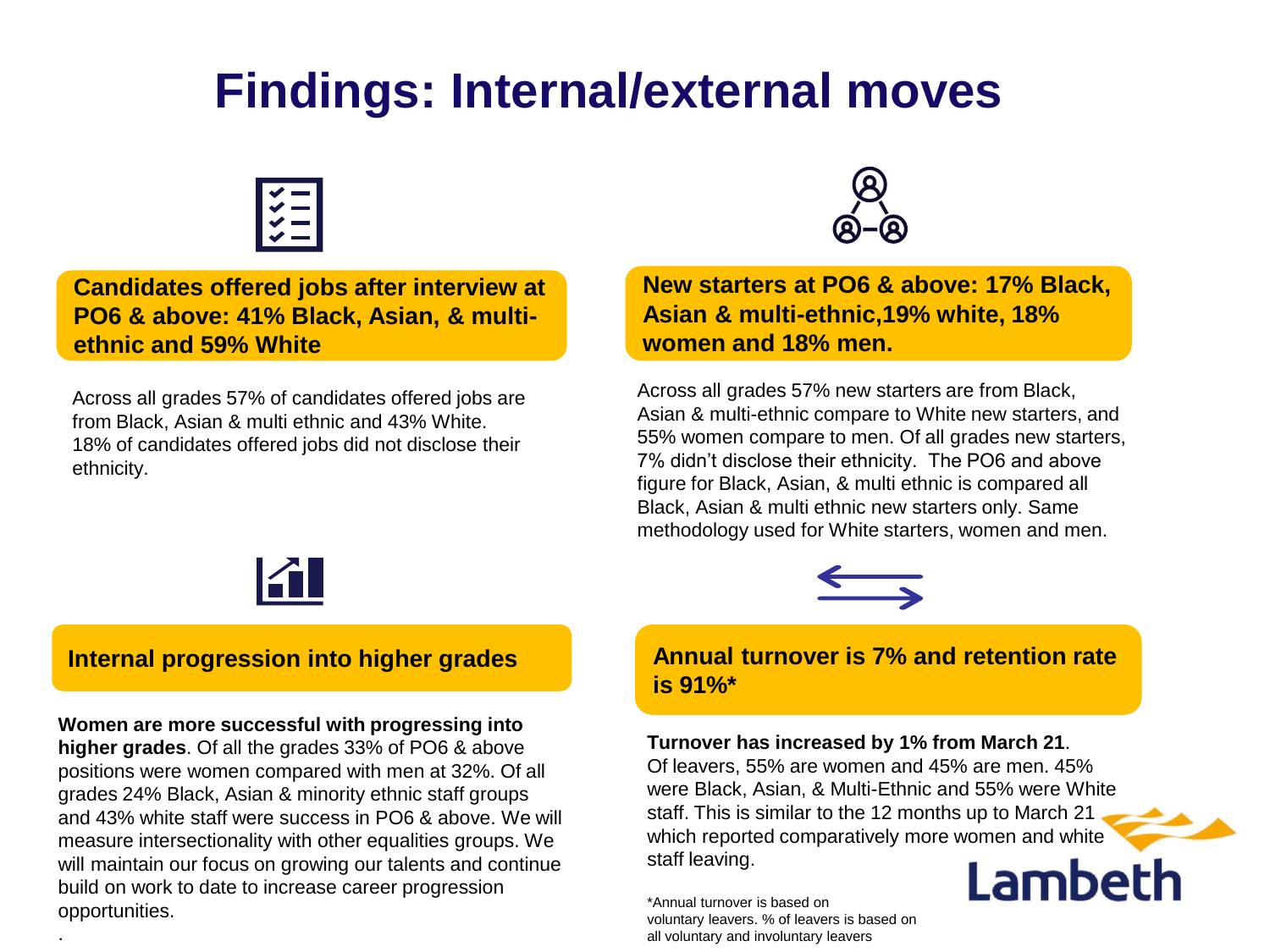# **Findings: Management and development**

#### **Employment relations cases**

Of all grievances taking place, 19% were made by staff who did not disclose their ethnicity. Of the 81% that did disclose, 94% were made by Black, Asian & Multi-Ethnic staff and 6% by White staff. Of all disciplinary cases, 5% involve staff who did not disclose their ethnicity. Of the 95% of cases where ethnicity was disclosed, 74% involve Black, Asian, & Multi-Ethnic staff and 26% involve White staff.

Ethnicity of staff involved in the capability process is split 50:50



#### **Staff appraisal and development**

#### **So far, 66% of staff have received an appraisal of their 2020/21 objectives, against a target of 90%**.

have simplified the system and developed<br>'excellent appraisal' training. Strategic Dire<br>have committed to having all appraisals Four directorates have met the target as of 1 Nov 2021. This compares to the previous year when we achieved 85% (but not by target date). 55% of all staff have objectives set for 2021/22. We 'excellent appraisal' training. Strategic Directors have committed to having all appraisals completed by 14 January 2022.

#### **Agency costs is £17.3m**

**Agency worker spend in the first six months is £17.3m, down from £17.48 in the same period last year** 

This is due to a reduced requirement for agency workers to support the response to the pandemic. However agency spend is now increasing and expected to be higher by the end of the financial year due to high demand for scarce skills. This is an ongoing impact of the pandemic.



#### **Mandatory training completion rate**

**Compliance around mandatory training continues to be a challenge across the council.** Adults and Children's Safeguarding 53%, Cyber Security 12%, Data Protection Essentials 44%, Domestic Abuse Awareness 15%, Fraud Awareness 63%. Management board and directors are to focus on mandatory training being fully completed by 14 January 2022

**Lambeth**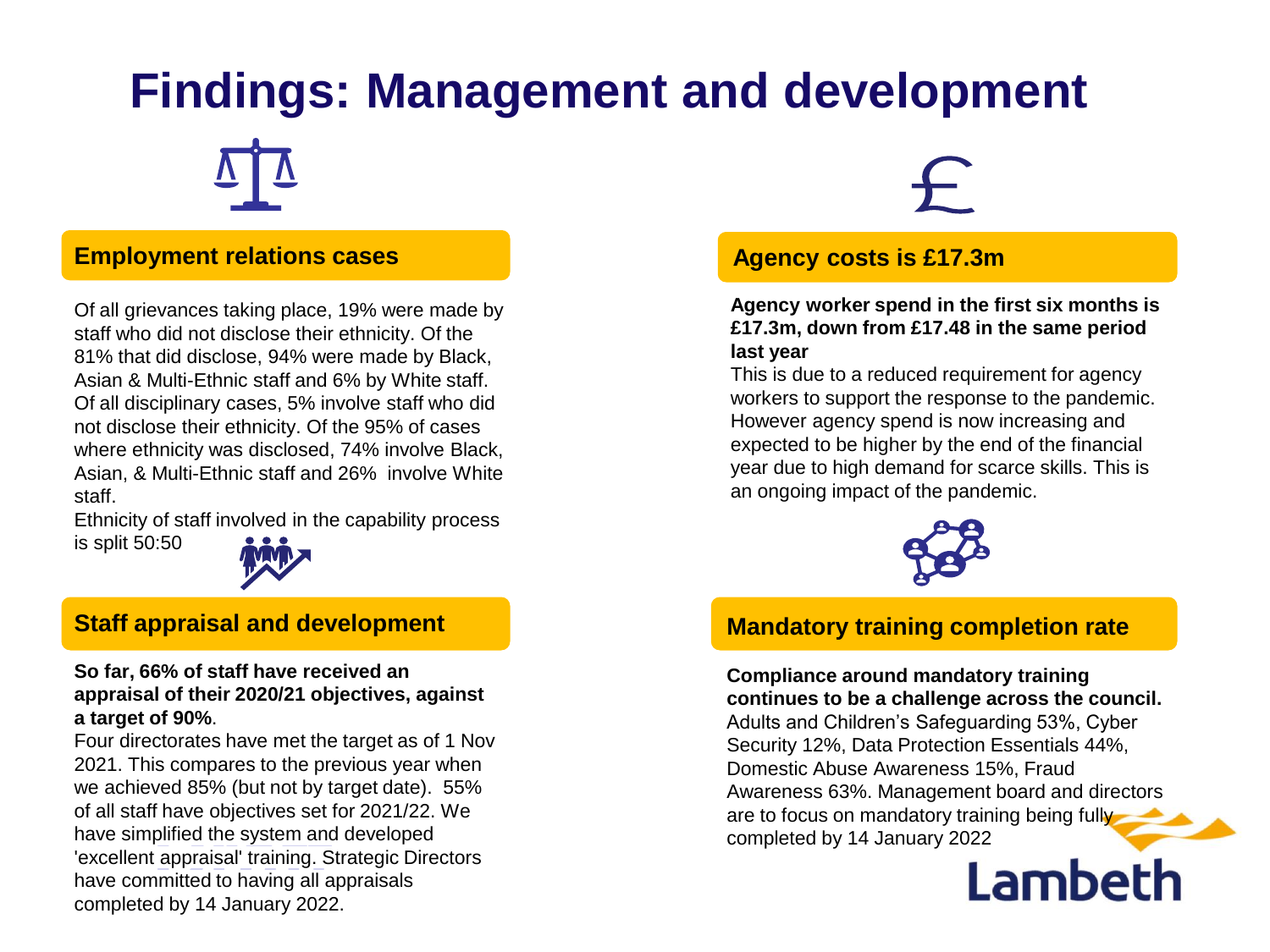# **Directorate Data & Key Points Directorate Data & Key Points**

#### **Starters and leavers**

- SGO and Children's services have the highest percentage of new starters compared to their directorate size.
- The retention rate is over 90% Council-wide. SGO at 85%, Children's services at 88%, and Legal & Governance at 80%.

#### **Average Sickness**

• Overall the average FTE days lost to sickness have increased significantly in all the directorates since March 21. The directorates reporting above the KPI target of 8.5 are Adults & Health, Children's services, and Resident services. We are experiencing long-term sickness due to stress, depression, & mental health (both work-related and non-work related).

#### **Appraisal**

• Council wide completions are at 66% with some directorates having reached the target of 90% and some still working towards that. Finance & investment successfully achieved 98%.

#### **Equalities & Diversity**

- The directorates with the lowest representation of Black, Asian, and Multi-Ethnic staff are SGO at 35% (an increase from 32% in March 21) and Strategy and Comms at 39% (remains the same as March 21).
- The council wide representation of women is 60% with higher representation in children's services at 77%, Adults & Health at 72%, and Legal & Governance at 70%.
- Staff who shared their disability represent 10% of the council workforce: Directorates with a higher representation compared to Council-wide are Adults & Health at 13% and Children's service at 11%.
- LGB+ representation remains low in Resident Services at 4% (same as March 21). All other directorates have an LGB+ representation of above or the same compared to the council-wide figure of 8%.

#### **Headcount**

• Both Children's Services and Adults & Health continue to have an increase in headcount. A significant decrease in agency workers in Adults & Health from March 21.

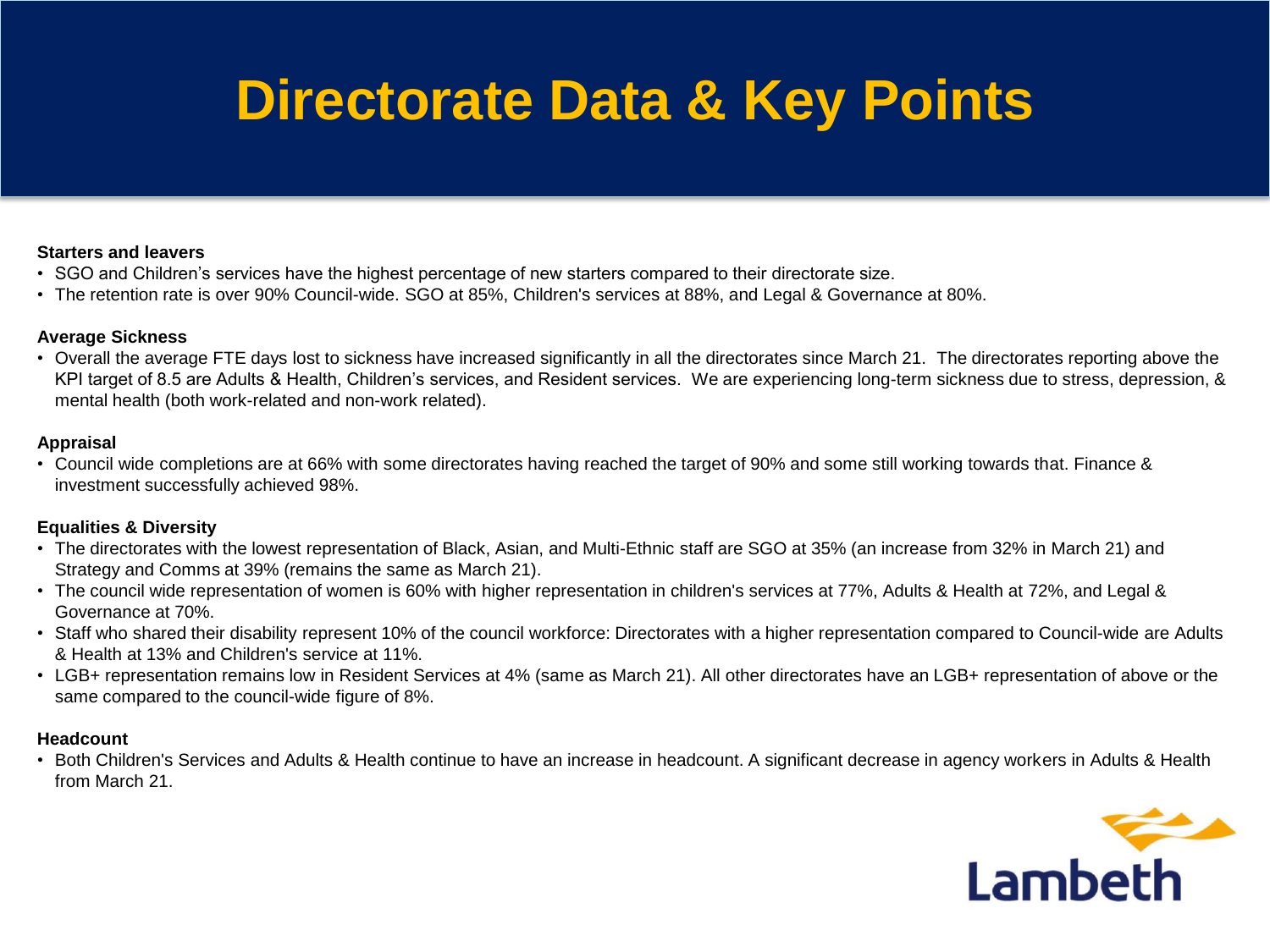

### **Staff and Agency Workers Headcount by Directorate**

|                                     | <b>Staff</b> | <b>Agency workers</b> | <b>Total</b> |
|-------------------------------------|--------------|-----------------------|--------------|
| <b>Adults &amp; Health</b>          | 372<br>3%    | 67<br>103%            | 439          |
| <b>Children's services</b>          | 572<br>6%    | 197<br>13%            | 769          |
| Finance & Investment                | 295<br>1%    | 73<br>30%             | 368          |
| Legal & Governance                  | 94<br>10%    | 93<br>16%             | 187          |
| <b>Resident Services</b>            | 1225<br>3%   | 122<br>2%             | 1347         |
| <b>Strategy &amp; Comms</b>         | 33<br>10%    | 3<br>40%              | 36           |
| Sustainable Growth &<br>Opportunity | 159<br>4%    | 28                    | 187          |

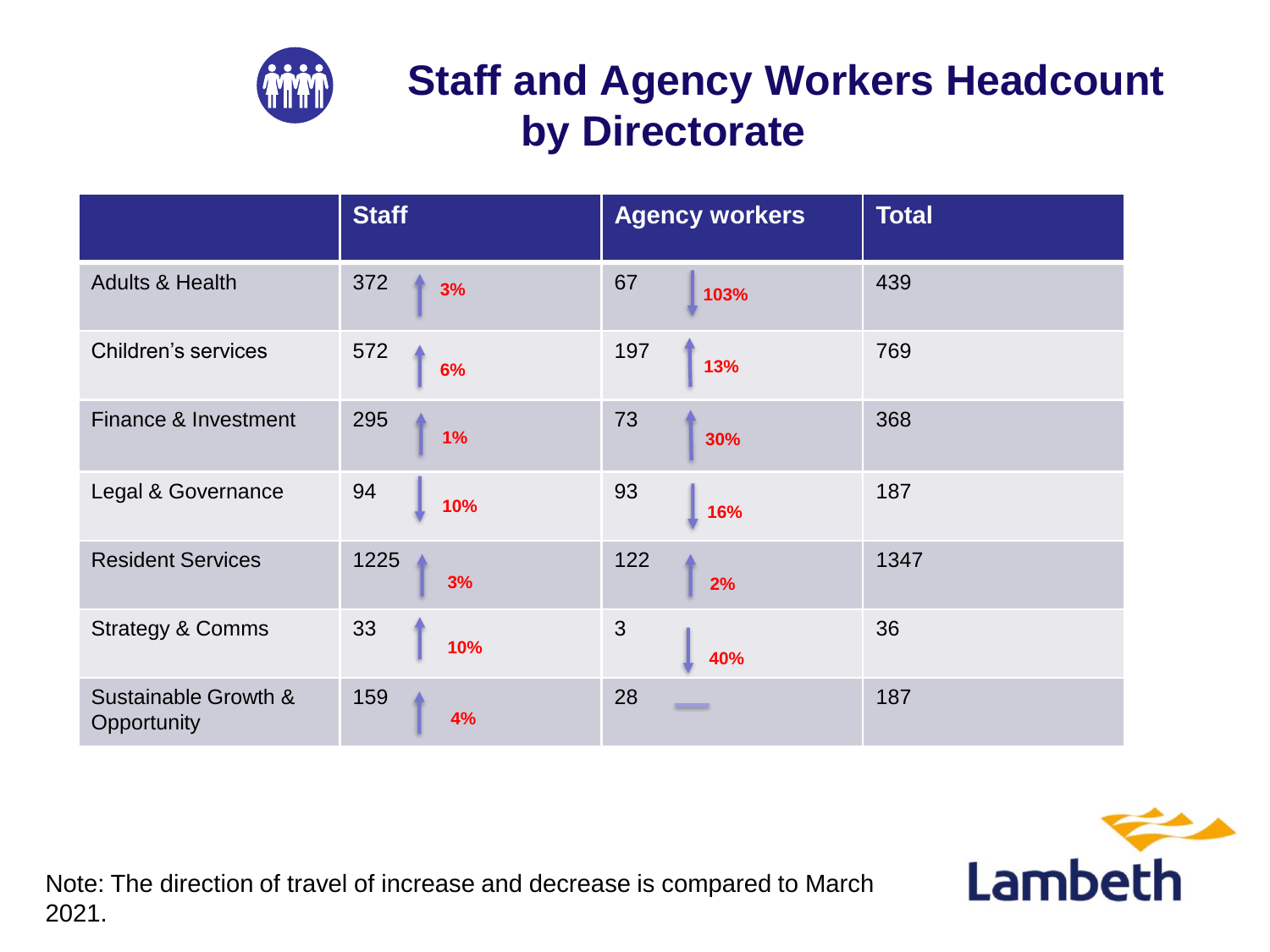







**Turnover**





28



**Retention**



Note: Leavers, turnover and retention rate is a 12 months rolling Oct 20 to Sept 21.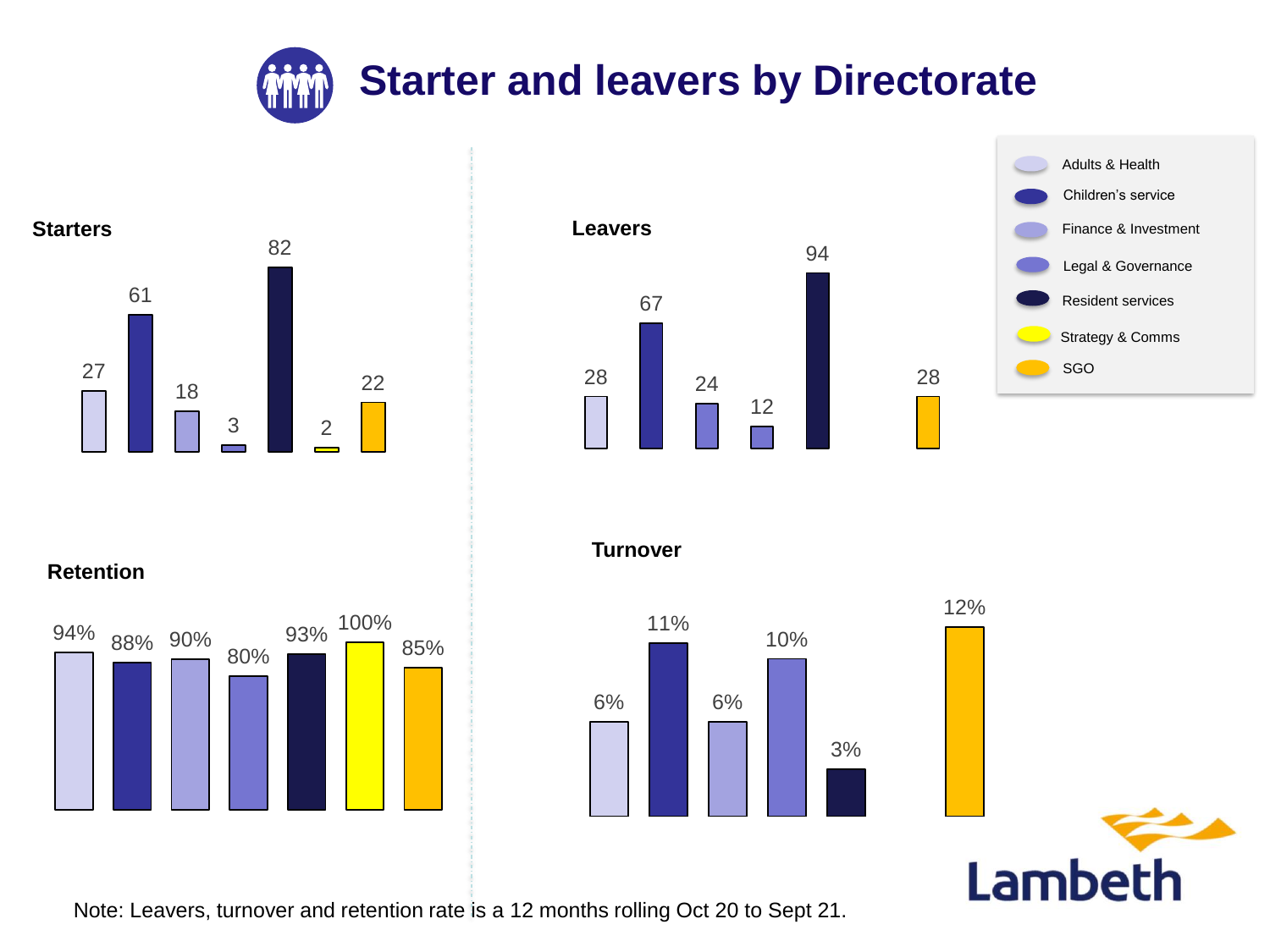### **Average FTE Days Lost to Sickness by Directorate The graph is showing sickness increase in all the directorates.**





Note: The direction of travel is compared to March 21.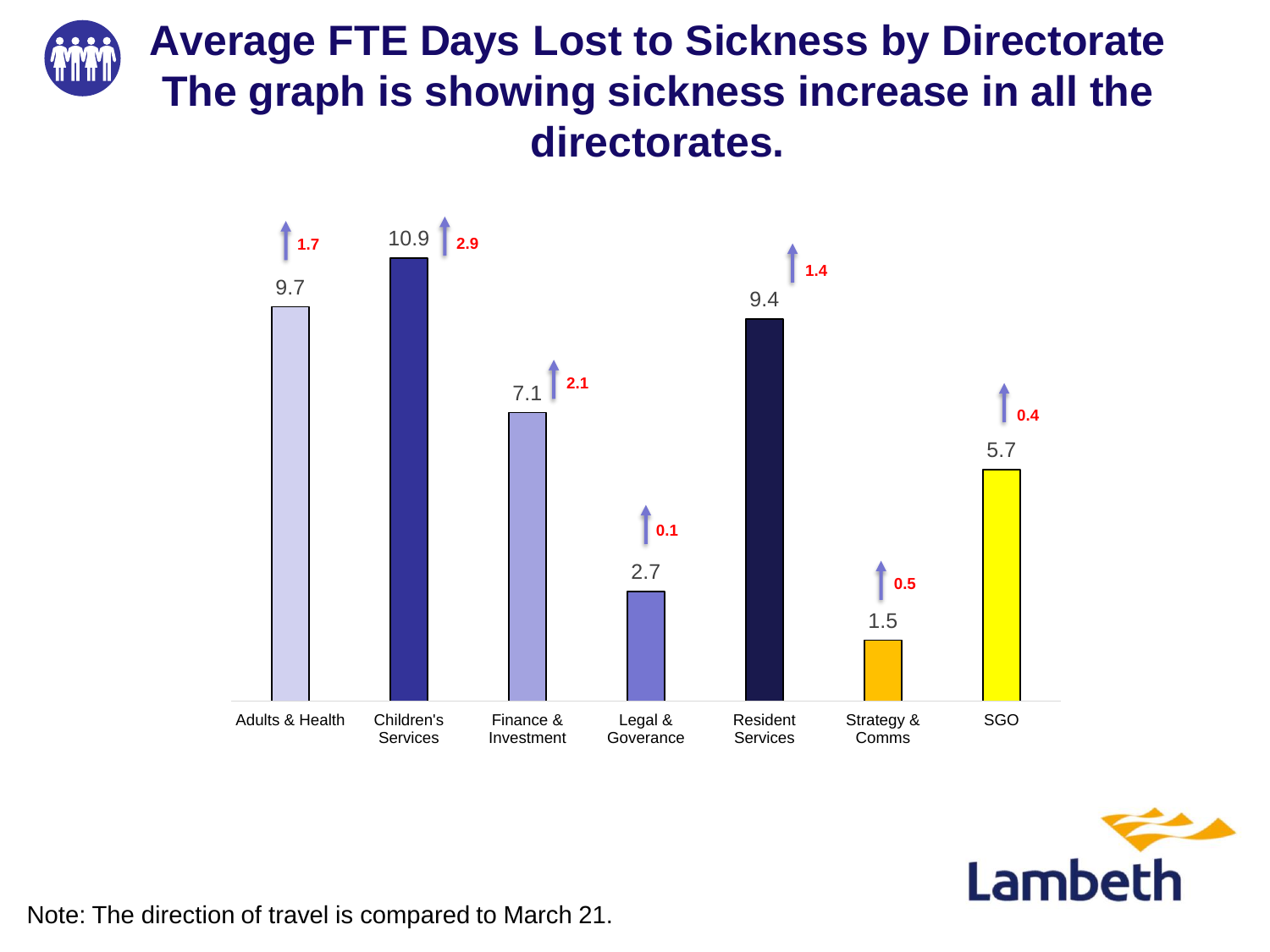### **Appraisal by Directorate**

**Finance & Investment with the highest completion rate of appraisal.**





Note: The direction of travel is compared to March 21.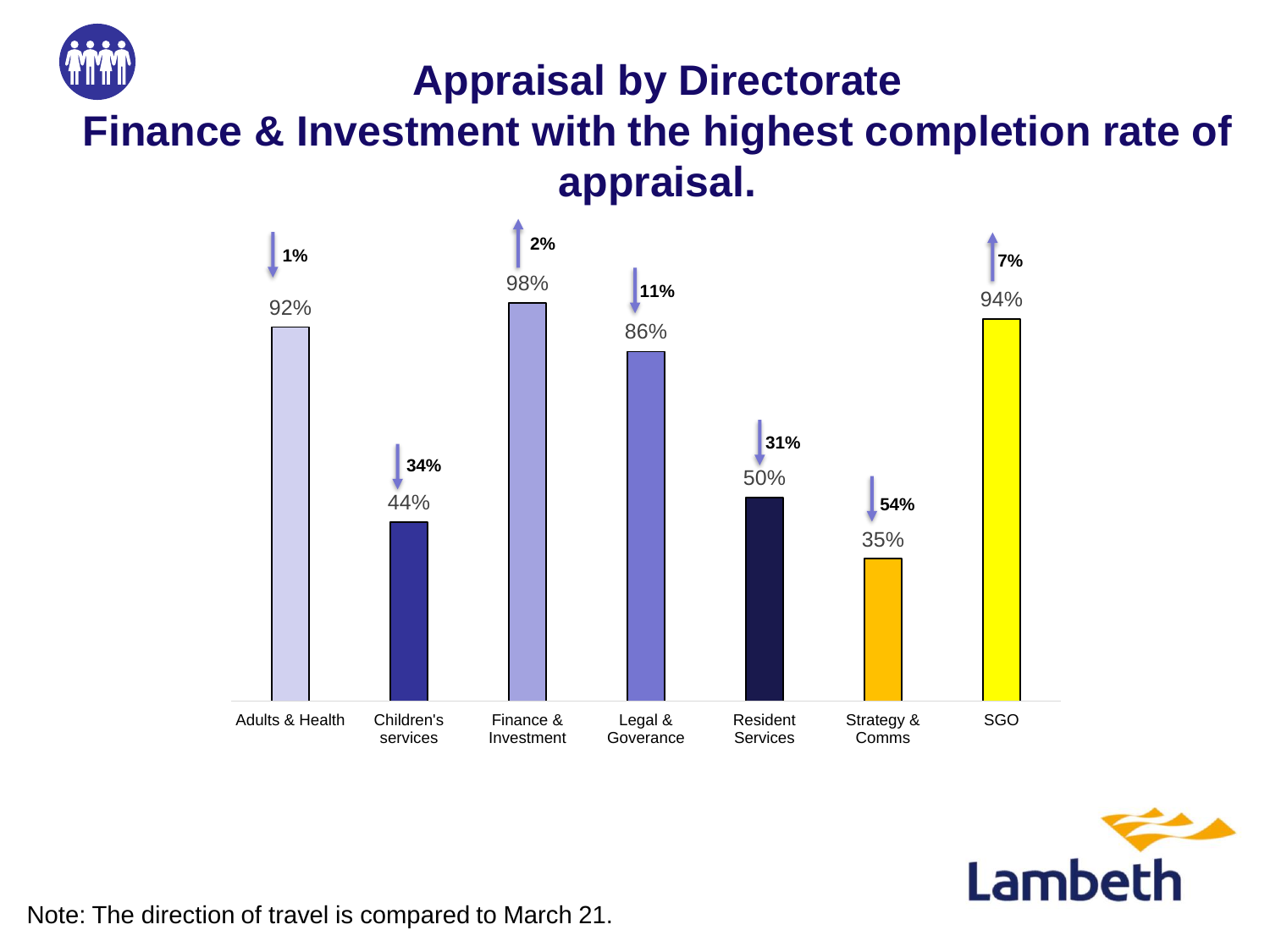**Ethnicity and Diversity by Directorate** 

# 62% 63% 56% 58% 64% 39% 35%





**Disabled**

**Ethnicity**





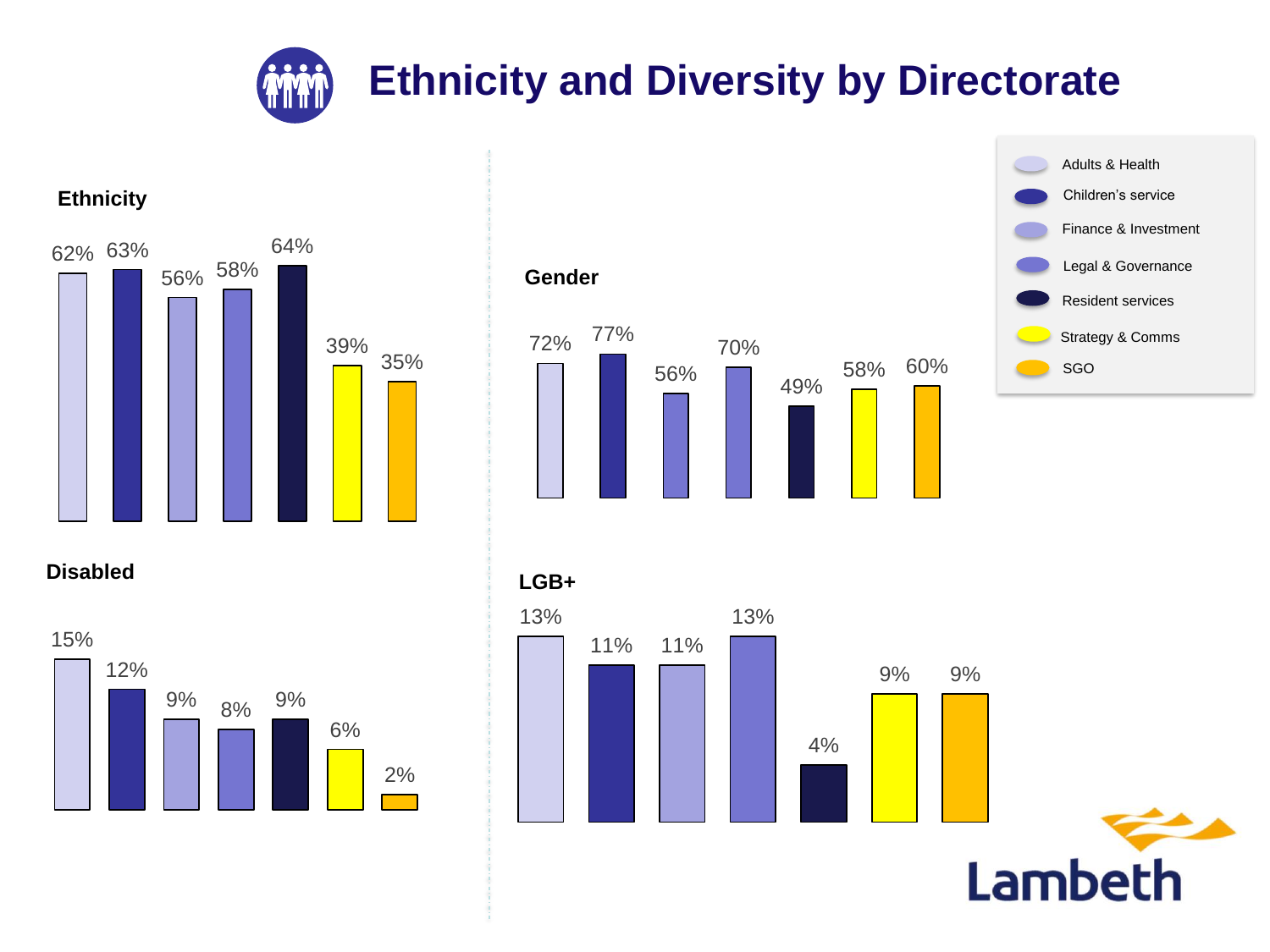

### **Top 5% earners by Directorate**

#### **Ethnicity**







**Disabled**